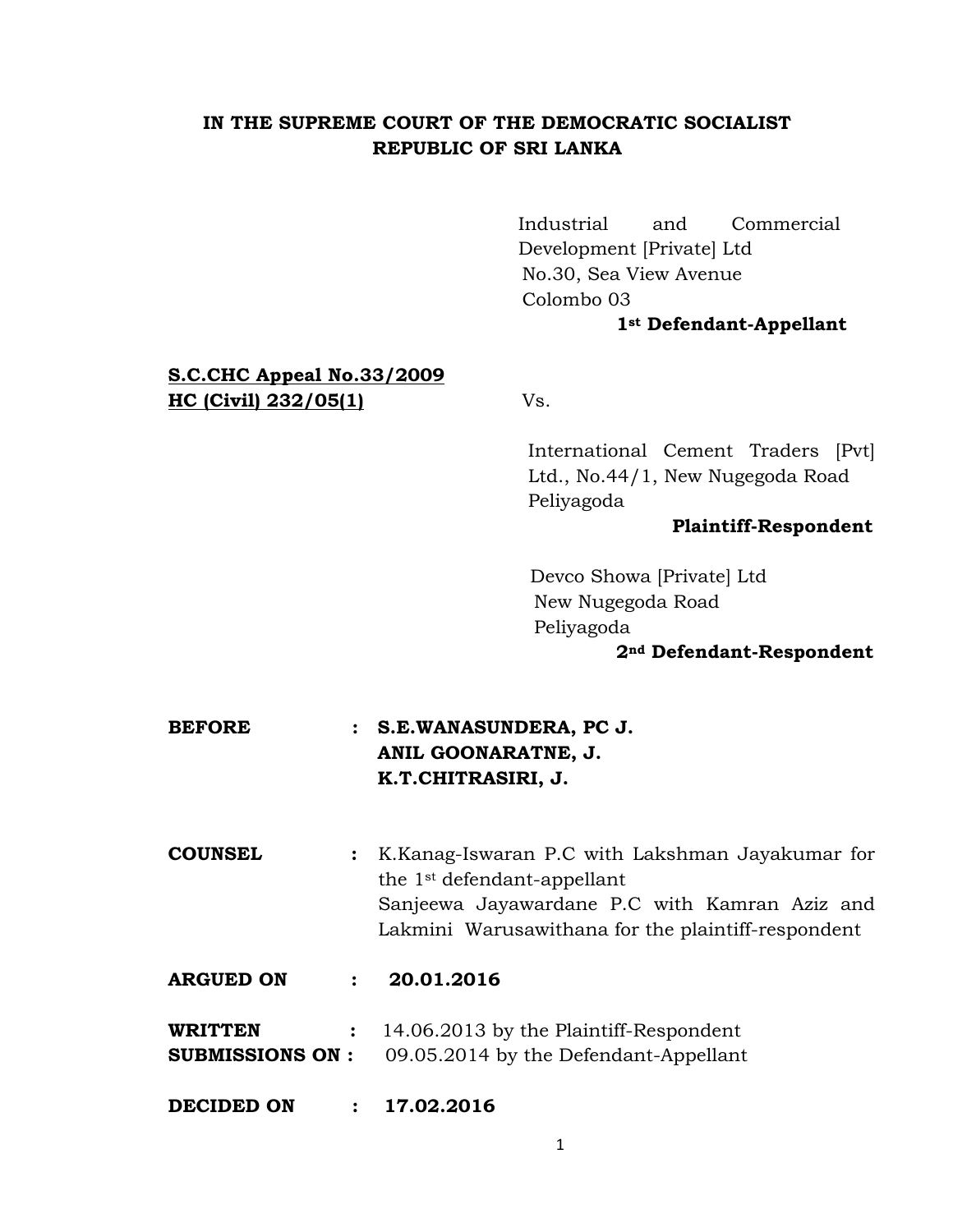#### **CHITRASIRI, J.**

The 1st defendant-appellant (hereinafter sometimes referred to as the 1st defendant) is a company engaged in construction work whilst the plaintiffrespondent (hereinafter sometimes referred to as the plaintiff) is a company selling cement imported from other countries. The  $2<sup>nd</sup>$  defendant-respondent did not participate at the trial and the case against it had been laid by. It has no interest in the matter.

Plaintiff instituted this action by the plaint dated 26.10.2006 pleading 27 causes of action relying upon the invoices issued in connection with selling cement to the 1<sup>st</sup> defendant during the period 01.08.2001 to 18.10.2001. Basically, the plaintiff's claim is for a sum of Rs.3,088,074.51 in respect of supply of bulk cement to the 1st defendant through the 2nd defendant during the aforesaid period. In the plaint, 27 causes of action had been disclosed and of which the first 21 causes of action were on the delivery of cement that had been made on separate occasions and the rest of the causes of action other than the last were on transport charges for the respective deliveries of cement and the last cause of action is on unjust enrichment.

The 1st defendant in its answer having denied any liability as to the claim of the plaintiff has taken up the defence of prescription among other defences. Plaintiff at the outset has raised distinct issues in the original court on each and every causes of action depending on the averments in the plaint.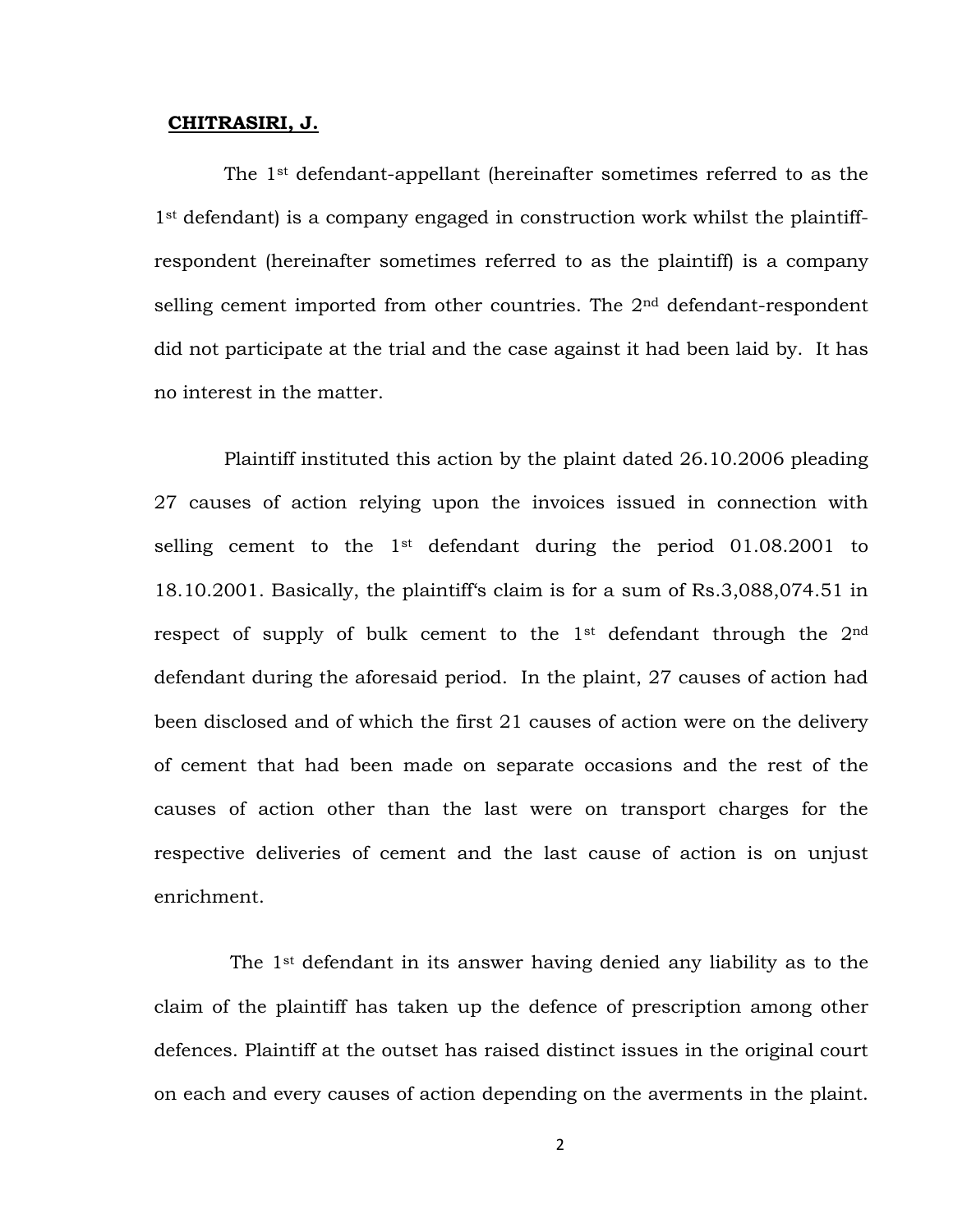Having held a protracted trial, learned High Court Judge decided that the plaintiff is entitled to the reliefs that it had prayed for in the prayer to the plaint.

Being aggrieved by the aforesaid decision of the learned High Court Judge, 1st defendant filed this appeal acting under Section 5 of the High Court of the Provinces (Special Provisions) Act No.10 of 1996.

At the commencement of the argument before this Court, Learned President's Counsel for the plaintiff submitted that the petition of appeal of the appellant is not in conformity with the Supreme Court Rules. However, it must be noted that Section 6 of the aforesaid Act No.10 of 1996 clearly stipulates that the procedure adopted in appeals filed to the Supreme Court under Section 5 of the Act shall be the procedure prescribed in Chapter LVIII of the Civil Procedure Code.

Learned President's Counsel for the plaintiff has not raised any objection regarding any specific violation of the provisions contained in the aforesaid Chapter LVIII of the Civil Procedure Code which is the applicable procedure as far as this appeal is concerned. Therefore, the preliminary objection raised on behalf of the plaintiff referring to the Supreme Court Rules is rejected since it has no relevance to this appeal filed against the judgment of the High Court of the Western Province exercising its civil jurisdiction.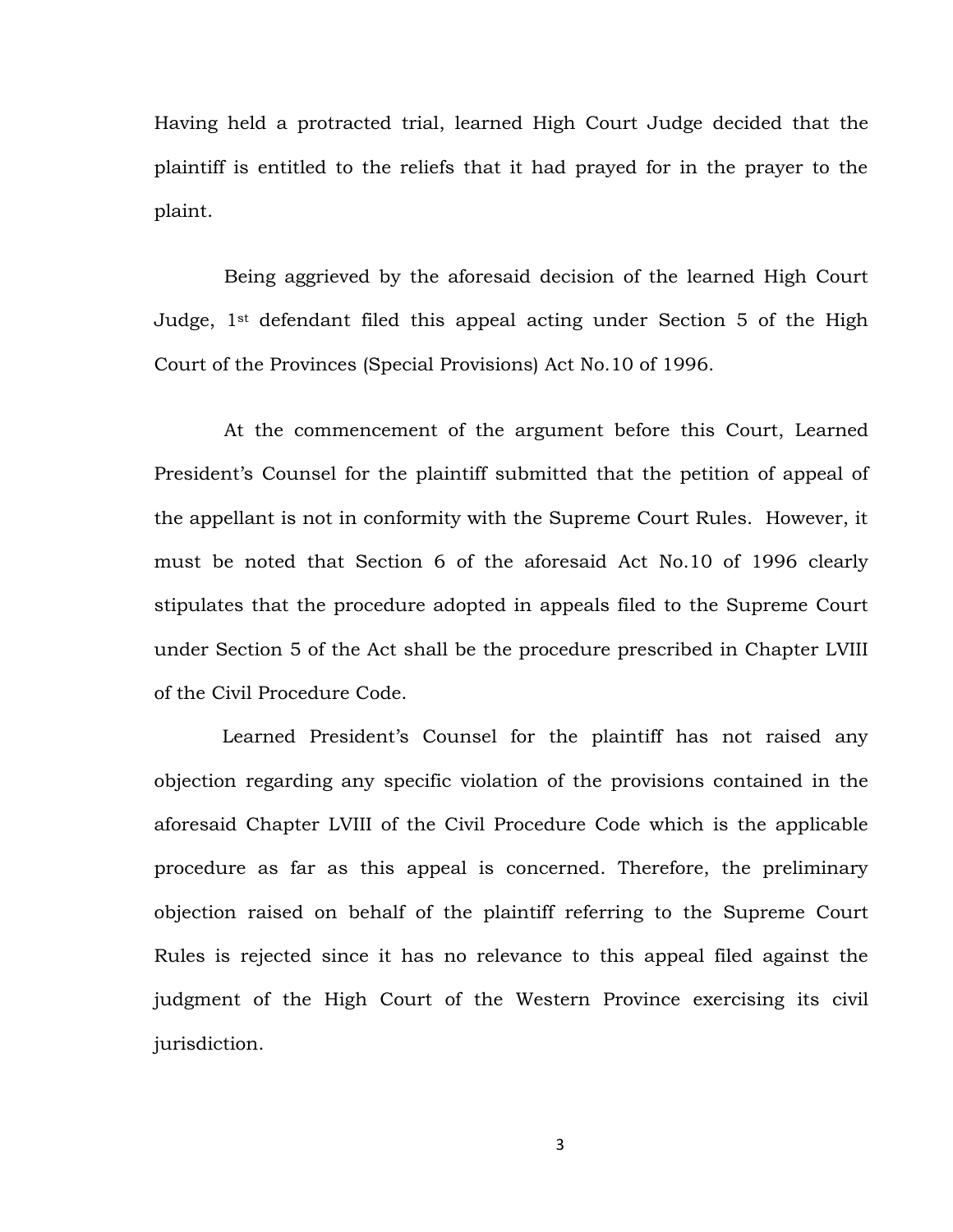Basically, the argument of the learned President's Counsel for the 1st defendant is that the failure on the part of the learned High Court Judge for not addressing her mind to the issue of prescription that was raised on behalf of the 1st defendant. In support of his contention, learned President's Counsel submitted that the plaint of the plaintiff is on the basis of a claim that was made for the goods sold and delivered by the plaintiff to the 1<sup>st</sup> defendant. Accordingly, he submitted that the claim of the plaintiff is barred by Section 8 of the Prescription Ordinance. Even though the learned President's Counsel for the 1st defendant submitted that the learned trial judge has not addressed her mind to the issue of prescription, it must be noted that the said Section 8 of the Prescription Ordinance was not specifically brought to the notice of the original Court judge in the manner that it was argued in this Court enabling her to consider the issue of prescription in that perspective.

However, this Court is required to consider the applicability of the issue of prescription since it is a question of law which is to be determined even at this appeal stage in terms of Section 758(2) of the Civil Procedure Code. It stipulates thus:

> 758(2) *The Court in deciding any appeal shall not be confined to the grounds set forth by the appellant, but it shall not rest its decision on any ground not set forth by the appellant, unless the respondent has had sufficient opportunity of being heard on that ground.*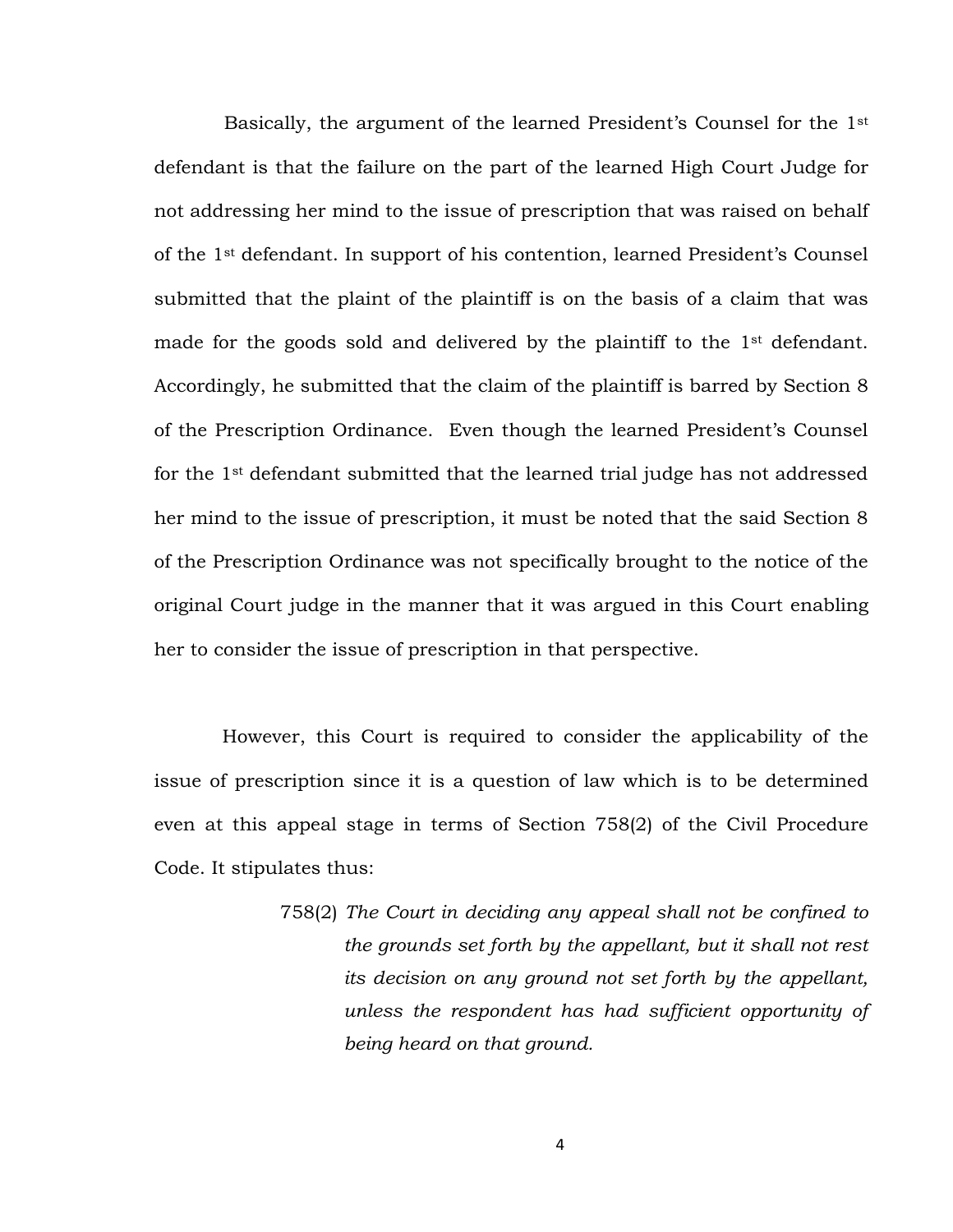Accordingly, I will now advert to the argument advanced relying upon Section 8 of the Prescription Ordinance. The said Section 8 reads thus:

> "*No action shall be maintainable for or in respect of any goods sold and delivered, or for any shop bill or book debt, or for work and labour done, or for the wages of artisans, labourers, or servants, unless the same shall be brought within one year after the debt shall have become due".*

Having referred to the aforesaid Section 8, Mr.Kanag-Iswaran, P.C. contended that the issue involved in this case amounts to a transaction where the plaintiff had sold and delivered its goods to the  $1<sup>st</sup>$  defendant. Accordingly, he submitted that the action to recover dues from such a transaction should be brought before Court within a period of one year after the debt became due to the creditor for him to succeed. In **The Law of Contracts [Volume II] by C.G.Weeramantry at paragraph 883**, the manner in which a case falls within Section 8 of the Prescription Ordinance has been discussed. In sub-paragraph (IV) therein he states as follows:

> *"Whether a case falls within the section is determined inter alia by the nature of the agreement in each case, and the mere fact that there is a reference to "goods sold and delivered" in section 8 does not mean that the term of prescription therein stated applies to all actions for goods sold and delivered".*

Also, in sub-paragraph 1 in the aforesaid paragraph 883, Prof. Weeramantry states that Section 8 of the Prescription Ordinance applies only to the goods which are capable of being physically delivered. He also is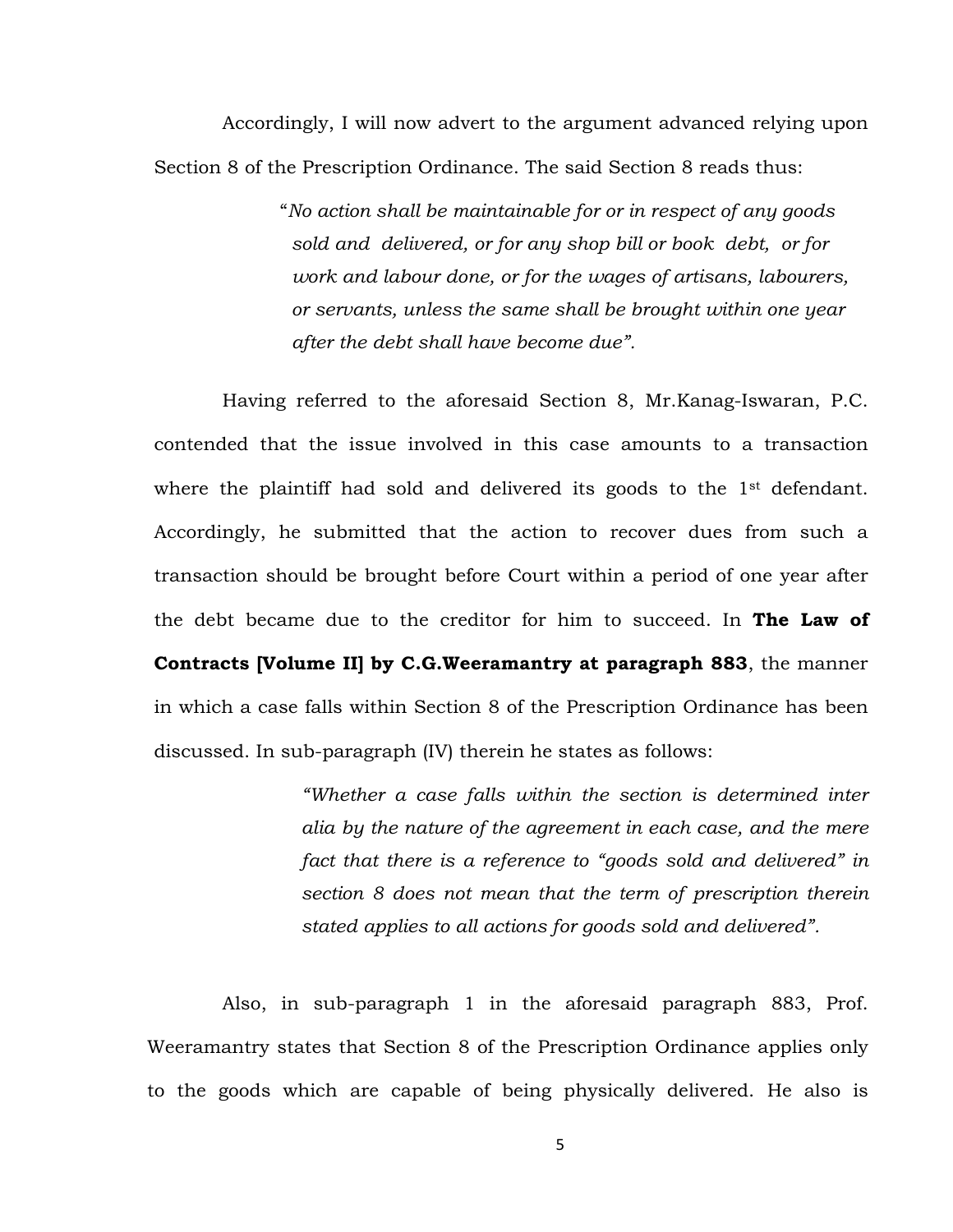mindful of the distinction between the categories of contracts governed by the Sale of Goods Ordinance with that of those referred to in Section 8 of the Prescription Ordinance.

Accordingly, the Court will have to carefully examine the merits of the case in order to determine whether the transaction involved in this matter falls within the category of "goods sold and delivered." In the evidence in chief of the 1st witness for the plaintiff, he has stated that the delivery of cement to the 1<sup>st</sup> defendant was between the period 14.10.2000 and 31.10.2002. During which period the plaintiff had completed approximately 350 deliveries to the 1<sup>st</sup> defendant and the defendant had not disputed the same. Therefore, there is no dispute as to the receipt of such consignments of cement by the 1st defendant.

At the time the parties agreed for the above transaction in respect of the selling of cement to the 1st defendant, they also had agreed that the 1st defendant was responsible to make due and prompt payments to the plaintiff for the delivery of cement. [vide at paragraph 7 of the affidavit containing evidence in chief of A.A.0. Ranjith Amarasinghe at page 120 in the appeal brief In paragraph 22 in that affidavit, he has also stated that the 1<sup>st</sup> defendant was to pay for the cement supplied and therefore the value of the invoices was always commensurate with the value of the payment. Flowing from this, the total value of the invoices was commensurate to the values of the aggregate payment. Each and every invoice upon which goods were sold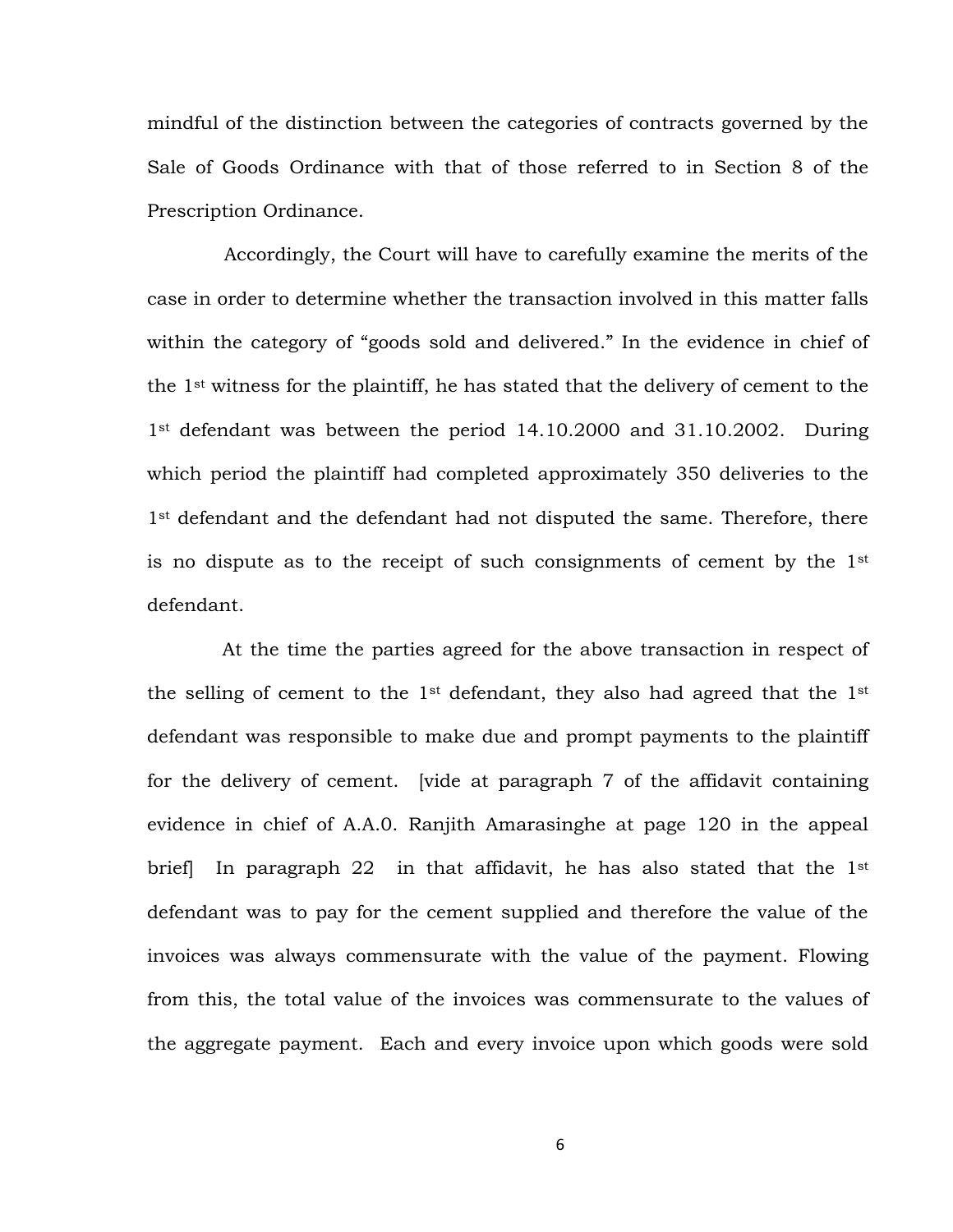and delivered had been marked in evidence. The last such invoice is dated 18.10.2001. The evidence referred to above had not been contraverted.

In the circumstances, it is clear that the sale of cement to the  $1<sup>st</sup>$ defendant by the plaintiff was a transaction that fell well within the term "goods sold and delivered". Admittedly, this action was filed on 26.10.2005. The last date of delivery of goods supplied to the 1<sup>st</sup> defendant by the plaintiff was on 08.11.2001. Therefore, it is clear that this action had been filed after a lapse of a period of one year. Therefore, on the face of the evidence, the action had been prescribed in terms of Section 8 of the Prescription Ordinance.

 However, learned President's Counsel for the plaintiff contended that the monies that were due to the plaintiff became due only after the demand was made by the Letter of Demand dated 21.02.2005 that was marked P2 in evidence. (vide at page 84 in the appeal brief) It is common sense to state that when the goods sold and delivered are movables then the value of the goods according to the price that they have agreed would become due to the seller upon completion of the delivery of such goods. In this instance, there was no dispute as to the nature and the delivery of the goods involved. Neither there had been any dispute as to the selling of cement to the 1st defendant by the plaintiff. There was no dispute as to the price of the goods as well.

In the circumstances, soon after the delivery of goods to the buyer, the money due to the seller for those goods becomes payable to the seller and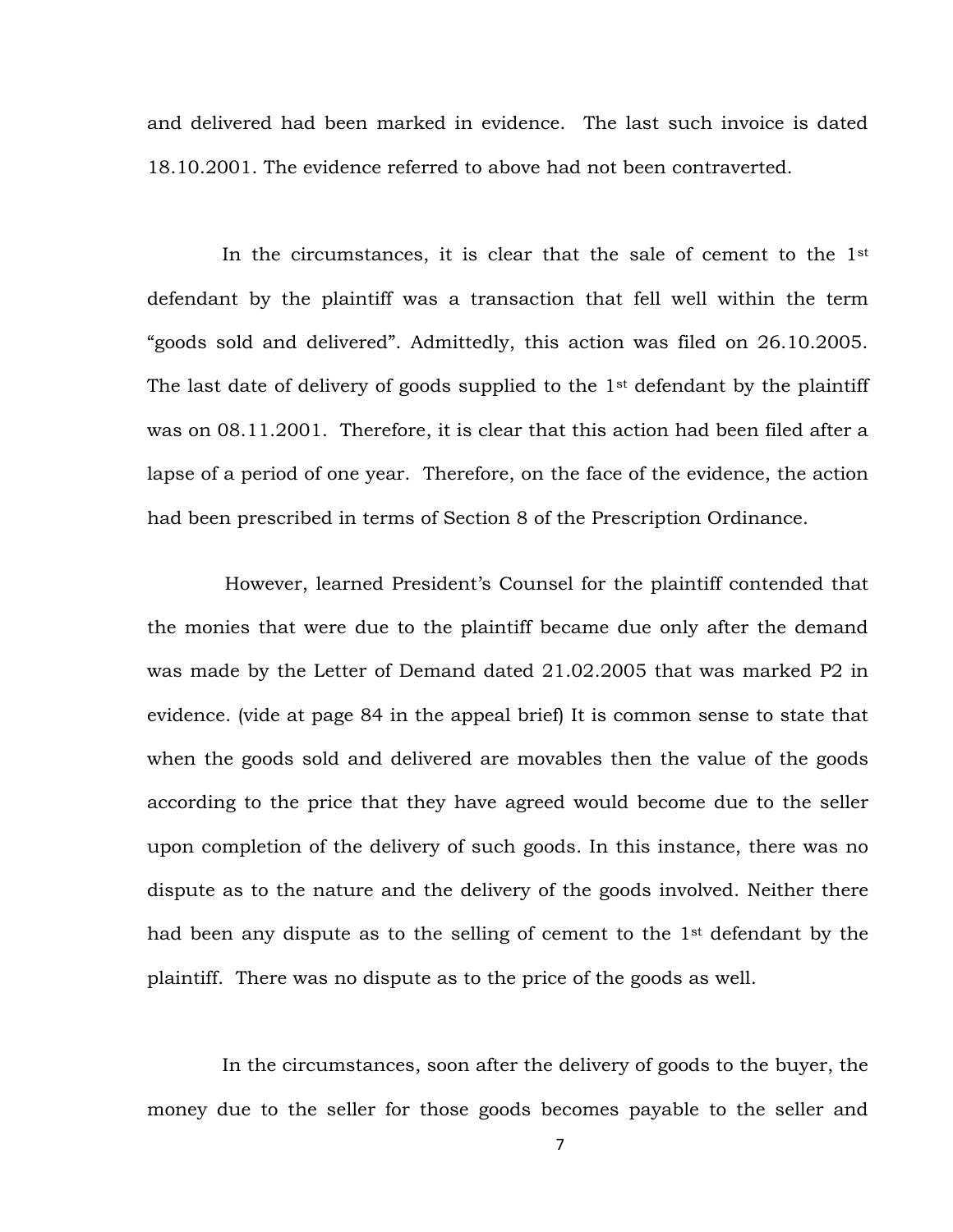therefore the said sum of money would be considered as money due to the seller. As mentioned hereinbefore, the last date of the invoice is dated 18.10.2000. Accordingly, it is my opinion that the money due to the plaintiff for the last invoice became due on 18.10.2001 and certainly not upon the demand been made. Hence, I am not inclined to agree with the above contention of the learned President's Counsel for the plaintiff.

 Learned President's Counsel for the plaintiff has also submitted that there had been an oral agreement between the parties to this transaction of cement. Accordingly, he contended that the prescriptive period referred to in Section 8 of the Prescription Ordinance shall not apply to this instance. However, in evidence-in-chief of the witnesses who gave evidence on behalf of the plaintiff has not taken up such a position in his evidence. The totality of the evidence led on behalf of the plaintiff had been on the invoices upon which the cement was sold and delivered to the  $1<sup>st</sup>$  defendant. It is on that footing that the plaint of the plaintiff was also been drafted and filed. Nothing is referred to therein as to any oral or written agreement between the parties.

When the averments in the plaint are read and understood with that of the evidence led in this case, it is clear that it was on the invoices that the cement was sold to the  $1<sup>st</sup>$  defendant and there was no oral agreement as such between the parties. Indeed, the plaint is clearly on the basis of separate invoices as referred to in paragraph 4 in the plaint. The answer filed by the 1st defendant too had been drafted replying on those averments in the plaint. The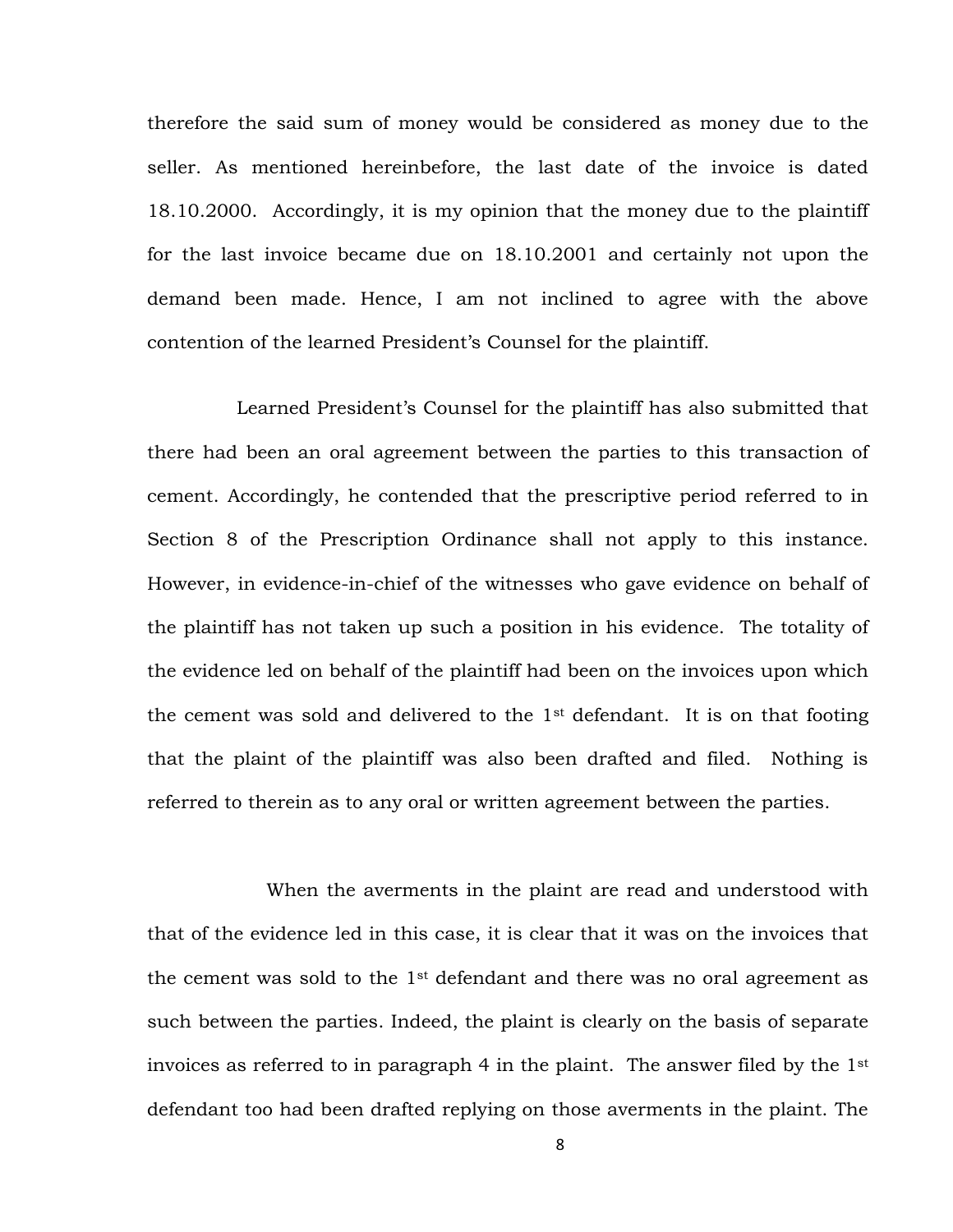first witness namely Felix Thomas has specifically admitted that there was no written agreement between the parties. (vide at page 160 in the appeal brief) Neither has he said that there had been an oral agreement. In that evidence he had specifically referred to separate transactions based on the respective invoices. Distinct delivery notes also had been marked in evidence by the said witness Thomas to establish that the goods were delivered to the agent of the 1st defendant.

 However, it is seen that the second issue of the plaintiff had been raised to establish existence of an agreement entered into between the parties. Upon a perusal of the evidence particularly the evidence in re-examination, it is clear that the position of the plaintiff had always been to recover monies due for the goods that had been sold and delivered to the 1st defendant on the invoices that were marked in evidence and certainly it was not on a written or oral agreement. No questions had been asked either, as to the existence of any agreement between the parties.

The plaintiff had relied upon the document marked P29 (Running Debtors Statement) P42 & P43 in support of the aforesaid contention namely the existence of an agreement between the parties. In those documents a summary of the monies due to the plaintiff had been described. Referring to those documents learned President's Counsel for the plaintiff submitted that those are the documents that indicate an agreement between the two parties. Admittedly, those documents (P29, P42 and P43) had been prepared after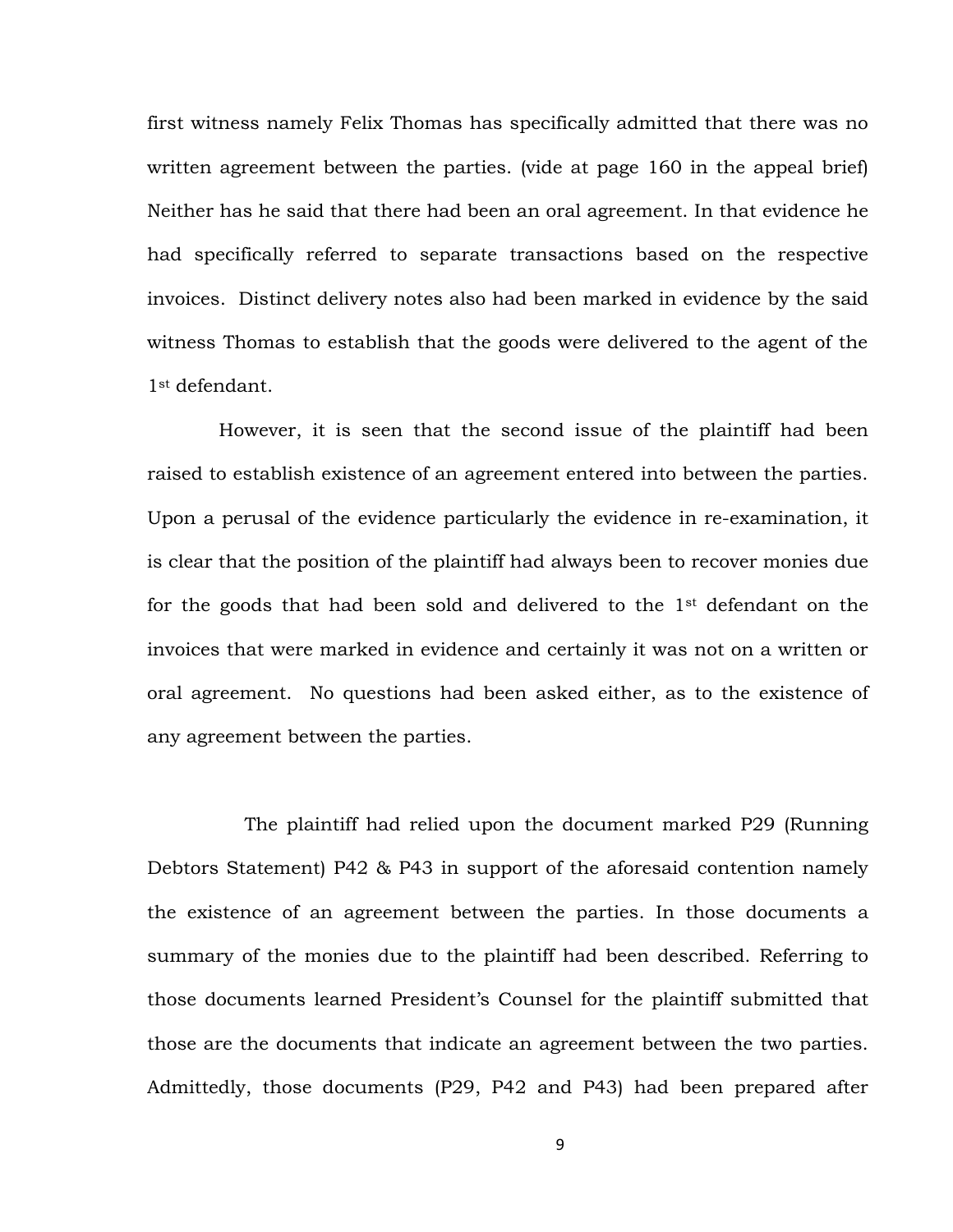filing of this action. It was admitted so, by the witness for the plaintiff himself and he has clearly stated that in his evidence. (vide at page 213 in the appeal brief) Therefore, the evidence found in those three documents cannot be considered to decide the issue since those had come into place after filing of this action.

In the case of Adamjee Luckmanjee and sons Ltd. Vs. Abdul Careem Hallaje, [63 NLR 407 at 408] the manner in which debt due for the goods sold and delivered had been distinguished with that of an existence of a written letter accepting the amount due. This issue was again extensively discussed in **Ceylon Insurance Company Ltd vs. Diesel and Motor Engineering Company Ltd. [79 NLR Part II at page 5)** as well. No specific acceptance of the debt by the defendant had been produced in this instance. As mentioned in the preceding paragraph, the contents in the documents marked P29, P42 and P43 cannot be considered as evidence in this instance.

In the circumstances, as referred to above, it is clear that this action of the plaintiff had been to recover monies due to it for the goods sold and delivered to the 1st defendant on the invoices marked in evidence. Also, no evidence is forthcoming as to an existence of any written or oral agreement between the parties. The claim of the plaintiff was to sell and deliver its goods to the 1st defendant on the respective invoices.